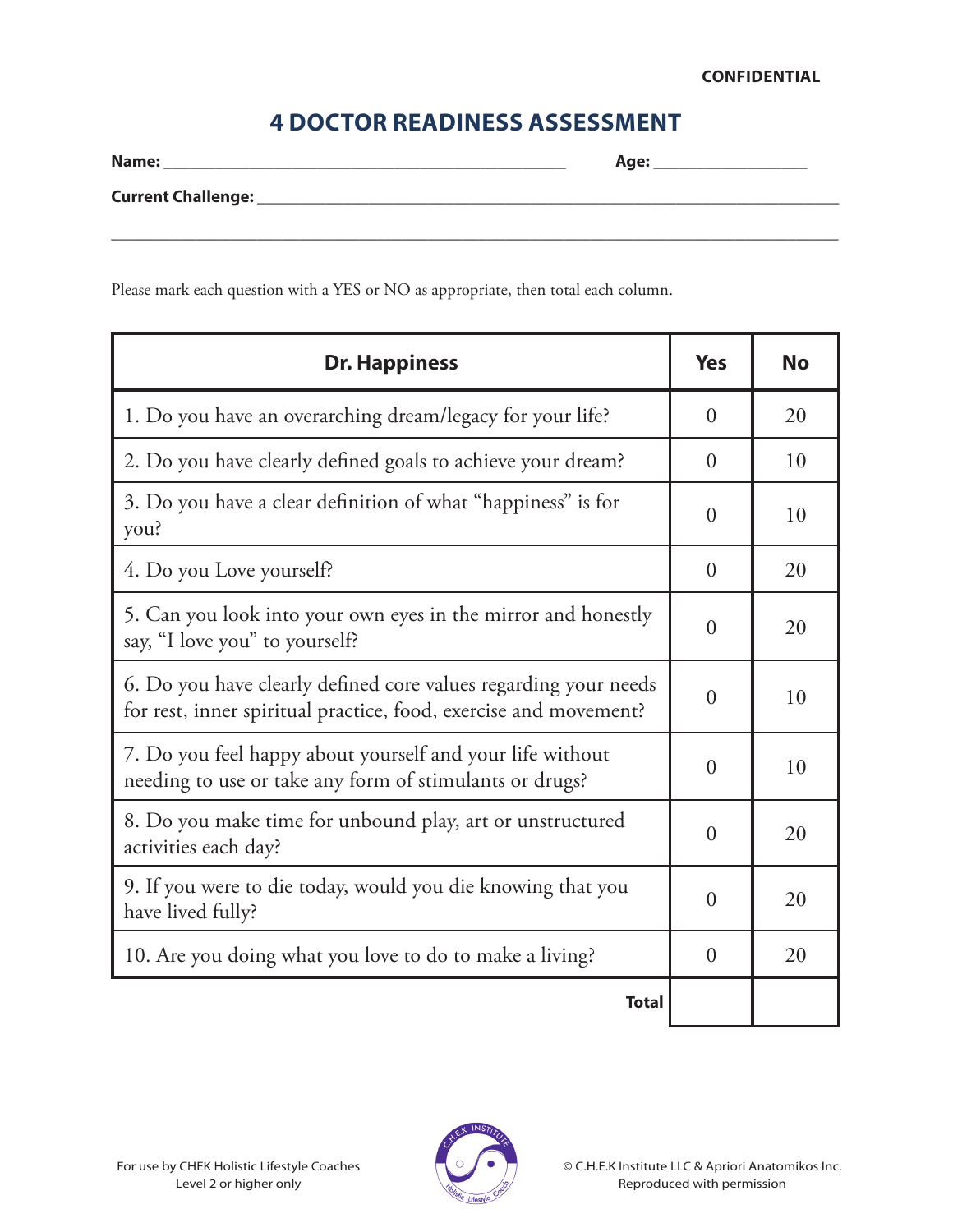Please mark each question with a YES or NO as appropriate, then total each column. (Note that there are two questions that pertain to either men or women – only answer those that are appropriate to your gender.)

| <b>Dr. Quiet</b>                                                                                                                      | <b>Yes</b>     | <b>No</b> |
|---------------------------------------------------------------------------------------------------------------------------------------|----------------|-----------|
| 1. Do you get eight hours of sleep each night?                                                                                        | $\theta$       | 10        |
| 2. Do you have your head on the pillow by 10:00pm most<br>nights?                                                                     | $\overline{0}$ | 5         |
| 3. Upon rising, are you "quick" to get with it?                                                                                       | $\theta$       | 5         |
| 4. Men: Do you have a healthy erection most mornings?                                                                                 | $\theta$       | 10        |
| 5. Men: Is your sexual performance optimal; can you bring a<br>woman to orgasm without losing your erection?                          | $\theta$       | 10        |
| 6. Women: Are you free of menstrual irregularities or vaginal<br>dryness?                                                             | $\theta$       | 10        |
| 7. Women: Do you have a healthy interest or desire for sex most<br>days?                                                              | $\overline{0}$ | 10        |
| 8. Do you find yourself able to function well without coffee, tea,<br>chocolate (cacao) or the use of stimulants throughout your day? | $\theta$       | 10        |
| 9. Can you work and play throughout your day without feeling<br>the need to sleep/nap?                                                | $\theta$       | 20        |
| 10. Do you make adequate time for introspection, self-reflection<br>and spiritual practice each day?                                  | $\theta$       | 10        |
| <b>Total</b>                                                                                                                          |                |           |

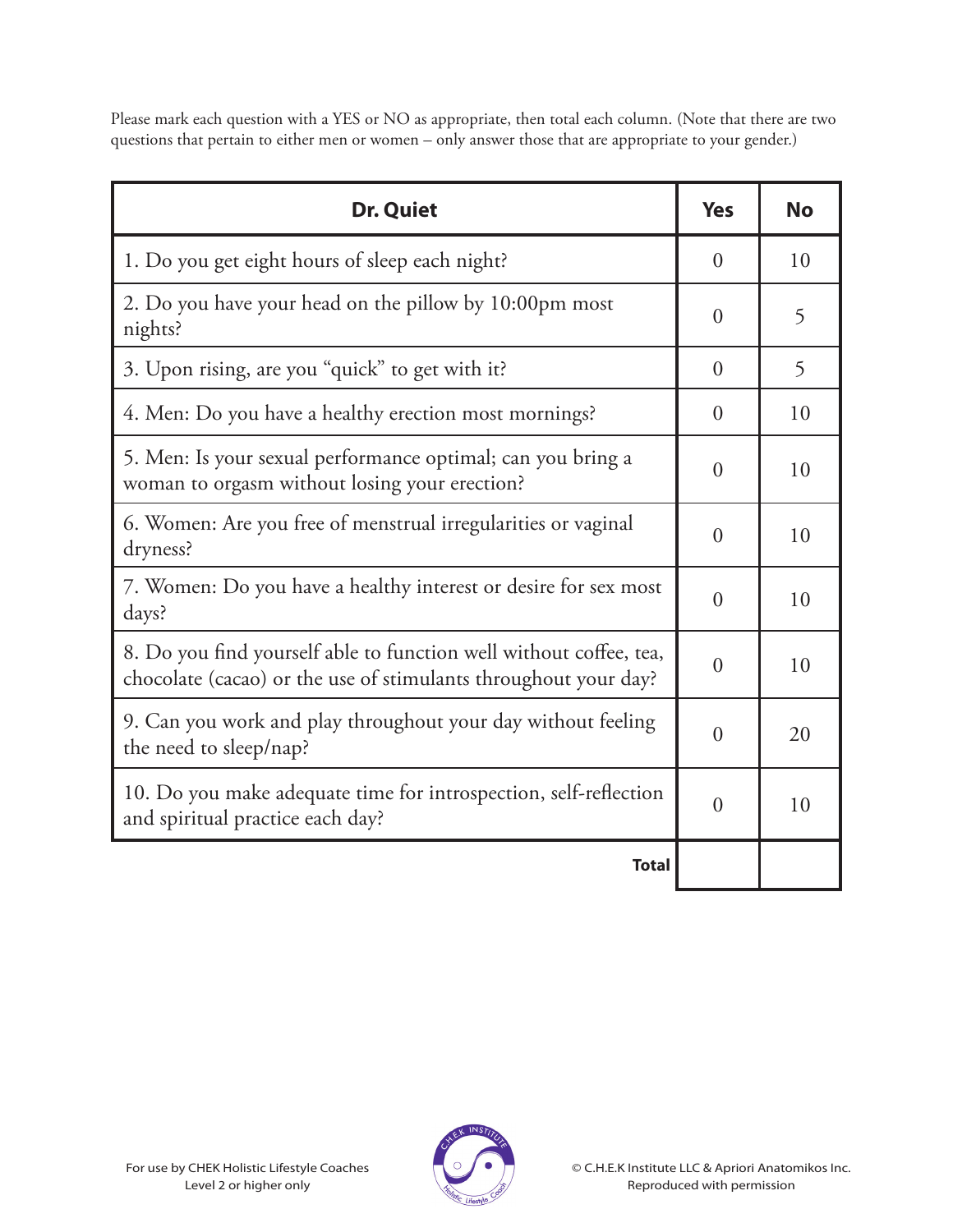Please mark each question with a YES or NO as appropriate, then total each column.

| <b>Dr. Diet</b>                                                                                                                                             | <b>Yes</b>     | <b>No</b> |
|-------------------------------------------------------------------------------------------------------------------------------------------------------------|----------------|-----------|
| 1. Is your diet composed of mostly organic produce (vegetables and fruits)?                                                                                 | $\overline{0}$ | 10        |
| 2. Do you eat primarily free-range organic meats?                                                                                                           | $\theta$       | 20        |
| 3. Do you include wild caught fish in your diet?                                                                                                            | $\overline{0}$ | 10        |
| 4. Do you eat a variety of foods each day during the week and as seasons change?                                                                            | $\theta$       | 10        |
| 5. Is your diet composed primarily of unprocessed whole foods?                                                                                              | $\overline{0}$ | 10        |
| 6. Do you change how much flesh foods you eat, based on your body-mind<br>needs day-to-day?                                                                 | $\overline{0}$ | 10        |
| 7. Do you eat in a calm quiet atmosphere and taste and thoroughly chew your<br>food?                                                                        | $\overline{0}$ | 10        |
| 8. Do you move at least 12 inches (30cm) of feces daily and feel a sense of com-<br>plete elimination?                                                      | $\overline{0}$ | 10        |
| 9. Is your digestion, assimilation and elimination optimal?                                                                                                 | $\theta$       | 10        |
| 10. Is your skin healthy?                                                                                                                                   | $\overline{0}$ | 10        |
| 11. Are you drinking approximately half your bodyweight in ounces of high<br>quality water each day?                                                        | $\overline{0}$ | 10        |
| 12. Do you feel satiated after eating?                                                                                                                      | $\overline{0}$ | 10        |
| 13. Do you feel energized after eating?                                                                                                                     | $\overline{0}$ | 10        |
| 14. Are you free of food cravings such as chocolate or cacao, sugary treats, grains<br>or fats?                                                             | $\overline{0}$ | 10        |
| 15. Do your bodily odors (breath, armpits, etc.) smell neutral?                                                                                             | $\overline{0}$ | 10        |
| 16. Do your bowel movements have a healthy earthy smell?                                                                                                    |                | 10        |
| 17. Do you tend to eat three meals a day at regular times?                                                                                                  |                | 10        |
| 18. Are your teeth and gums healthy?                                                                                                                        | $\overline{0}$ | 10        |
| 19. Are you rotating your foods and drinks (water not included) so that you are<br>not eating the same basic foods more than once every three to four days? |                | 20        |
| 20. Is either breakfast or lunch the largest meal of your day?                                                                                              | $\theta$       | 10        |
| <b>Total</b>                                                                                                                                                |                |           |

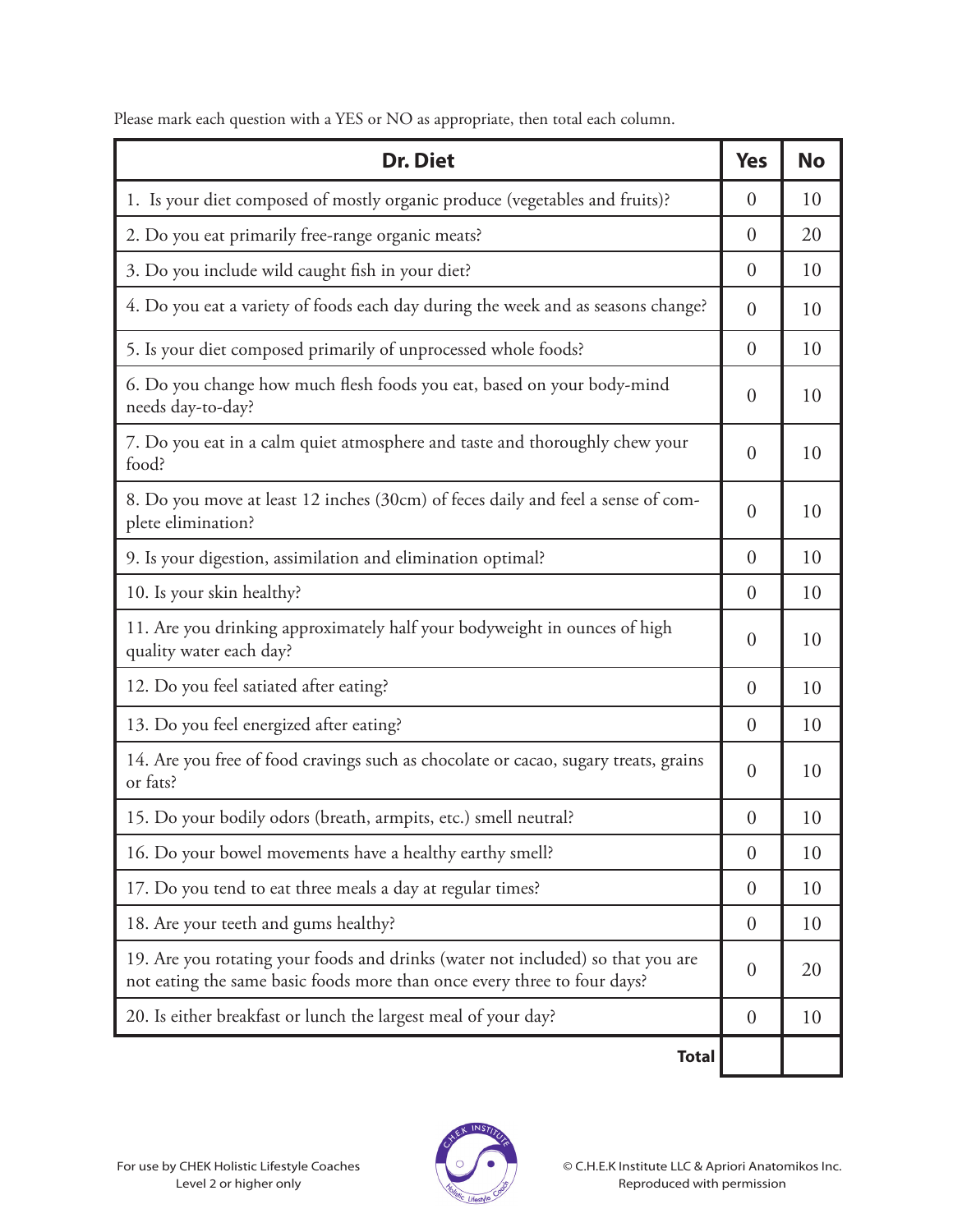Please mark each question with a YES or NO as appropriate, then total each column.

| <b>Dr. Movement</b>                                                                                   | <b>Yes</b>       | <b>No</b> |
|-------------------------------------------------------------------------------------------------------|------------------|-----------|
| 1. When you take a deep breath, does your belly expand before<br>your chest moves?                    | $\overline{0}$   | 10        |
| 2. Do you get a minimum of 30 minutes of exercise each day?                                           | $\overline{0}$   | 10        |
| 3. Can you exercise regardless of current body and movement chal-<br>lenges?                          | $\overline{0}$   | 10        |
| 4. Do you consider yourself at optimal weight and body fat for<br>your body?                          | $\overline{0}$   | 10        |
| 5. Is your metabolism functioning optimally?                                                          | $\overline{0}$   | 20        |
| 6. Do you easily put on muscle mass/strength with resistance exer-<br>cise?                           | $\overline{0}$   | 10        |
| 7. Do you consider yourself emotionally stable?                                                       | $\overline{0}$   | 10        |
| 8. Can you maintain mental focus easily and naturally?                                                | $\overline{0}$   | 10        |
| 9. Do you stretch and mobilize your body to maintain structural<br>balance and energy flow regularly? | $\overline{0}$   | 10        |
| 10. Does your body look and feel younger than your actual age?                                        | $\overline{0}$   | 10        |
| 11. Is your body-mind healthy and fit enough to effectively sup-<br>port the creation of your dreams? | $\overline{0}$   | 10        |
| 12. Can you exercise easily without the use of stimulants or perfor-<br>mance enhancements?           | $\overline{0}$   | 10        |
| 13. Do you find that your thoughts and beliefs support your over-<br>arching dreams and goals?        | $\boldsymbol{0}$ | 10        |
| 14. Do you warm up quickly and feel good and fully functional to<br>begin exercise?                   | $\overline{0}$   | 10        |
| <b>Total</b>                                                                                          |                  |           |